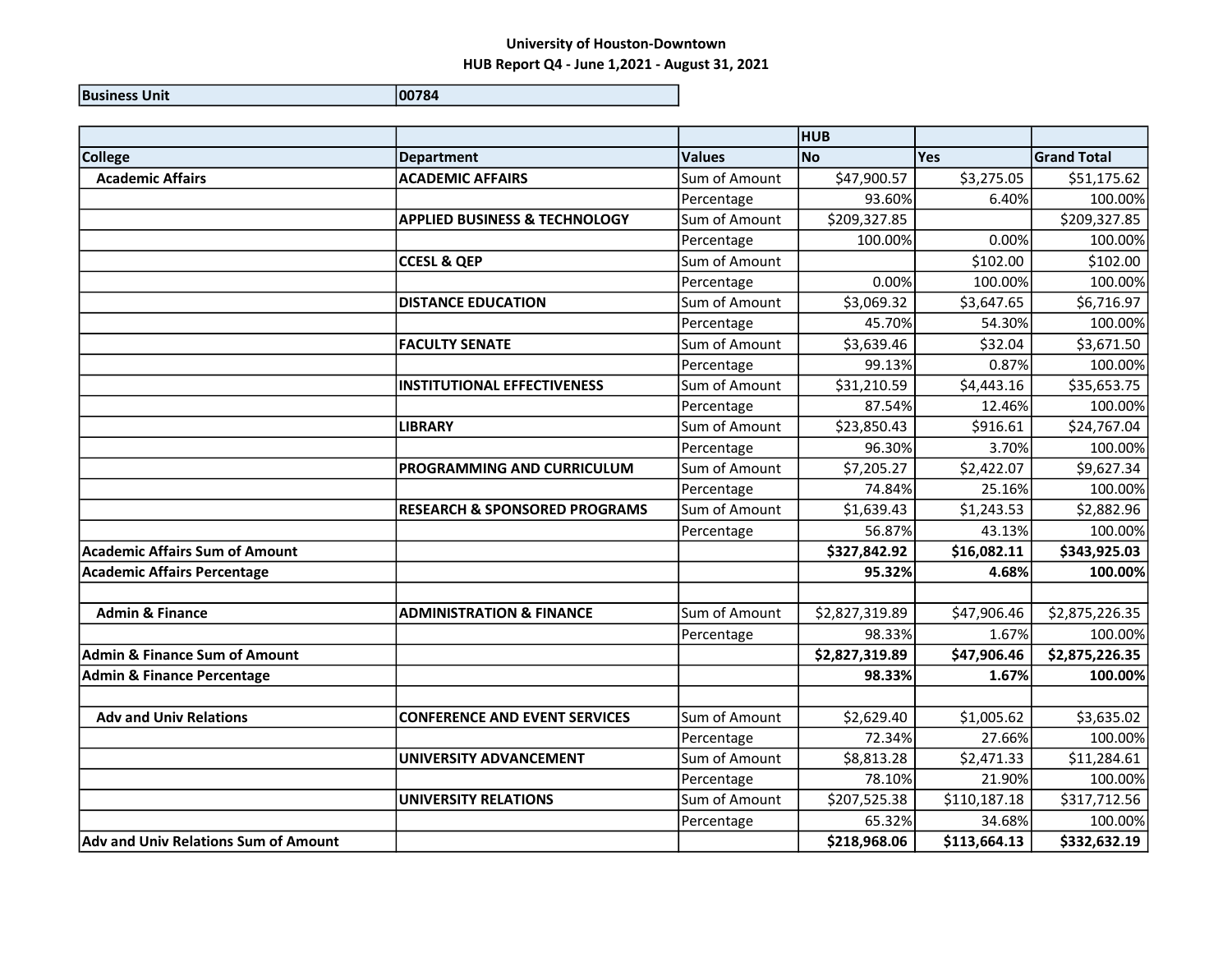| <b>Adv and Univ Relations Percentage</b>           |                                           |               | 65.83%      | 34.17%      | 100.00%     |
|----------------------------------------------------|-------------------------------------------|---------------|-------------|-------------|-------------|
|                                                    |                                           |               |             |             |             |
| <b>Budget Procur &amp; Contracts</b>               | <b>BUDGET PROCUR &amp; CONTRACTS</b>      | Sum of Amount | \$325.90    |             | \$325.90    |
|                                                    |                                           | Percentage    | 100.00%     | 0.00%       | 100.00%     |
| <b>Budget Procur &amp; Contracts Sum of Amount</b> |                                           |               | \$325.90    |             | \$325.90    |
| <b>Budget Procur &amp; Contracts Percentage</b>    |                                           |               | 100.00%     | 0.00%       | 100.00%     |
|                                                    |                                           |               |             |             |             |
| <b>Business Affairs</b>                            | <b>BUSINESS AFFAIRS</b>                   | Sum of Amount | \$3,424.29  | \$428.07    | \$3,852.36  |
|                                                    |                                           | Percentage    | 88.89%      | 11.11%      | 100.00%     |
| <b>Business Affairs Sum of Amount</b>              |                                           |               | \$3,424.29  | \$428.07    | \$3,852.36  |
| <b>Business Affairs Percentage</b>                 |                                           |               | 88.89%      | 11.11%      | 100.00%     |
|                                                    |                                           |               |             |             |             |
| <b>CHSS</b>                                        | <b>ARTS &amp; COMMUNICATION</b>           | Sum of Amount | \$4,427.25  | \$21,950.47 | \$26,377.72 |
|                                                    |                                           | Percentage    | 16.78%      | 83.22%      | 100.00%     |
|                                                    | <b>COLLEGE OF HUMANITIES &amp; SOC SC</b> | Sum of Amount | \$6,938.86  | \$18,898.66 | \$25,837.52 |
|                                                    |                                           | Percentage    | 26.86%      | 73.14%      | 100.00%     |
|                                                    | <b>ENGLISH</b>                            | Sum of Amount | \$3,082.93  | \$1,601.36  | \$4,684.29  |
|                                                    |                                           | Percentage    | 65.81%      | 34.19%      | 100.00%     |
|                                                    | <b>GALLERY</b>                            | Sum of Amount | \$595.91    | \$69.86     | \$665.77    |
|                                                    |                                           | Percentage    | 89.51%      | 10.49%      | 100.00%     |
|                                                    | HISTORY, HUMANITIES & LANGUAGES           | Sum of Amount | \$1,421.15  | \$1,164.38  | \$2,585.53  |
|                                                    |                                           | Percentage    | 54.97%      | 45.03%      | 100.00%     |
|                                                    | <b>SOCIAL SCIENCES</b>                    | Sum of Amount | \$3,155.86  | \$48.16     | \$3,204.02  |
|                                                    |                                           | Percentage    | 98.50%      | 1.50%       | 100.00%     |
| <b>CHSS Sum of Amount</b>                          |                                           |               | \$19,621.96 | \$43,732.89 | \$63,354.85 |
| <b>CHSS Percentage</b>                             |                                           |               | 30.97%      | 69.03%      | 100.00%     |
|                                                    |                                           |               |             |             |             |
| <b>CPS</b>                                         | <b>COLLEGE OF PUBLIC SERVICE</b>          | Sum of Amount | \$15,182.77 | \$2,910.57  | \$18,093.34 |
|                                                    |                                           | Percentage    | 83.91%      | 16.09%      | 100.00%     |
|                                                    | <b>CRIMINAL JUSTICE</b>                   | Sum of Amount | \$2,272.20  | \$366.21    | \$2,638.41  |
|                                                    |                                           | Percentage    | 86.12%      | 13.88%      | 100.00%     |
|                                                    | <b>CRIMINAL JUSTICE CENTER</b>            | Sum of Amount | \$13,271.80 | \$90.47     | \$13,362.27 |
|                                                    |                                           | Percentage    | 99.32%      | 0.68%       | 100.00%     |
|                                                    | <b>SOCIAL WORK</b>                        | Sum of Amount |             | \$291.41    | \$291.41    |
|                                                    |                                           | Percentage    | 0.00%       | 100.00%     | 100.00%     |
|                                                    | <b>URBAN EDUCATION</b>                    | Sum of Amount | \$14,028.41 |             | \$14,028.41 |
|                                                    |                                           | Percentage    | 100.00%     | 0.00%       | 100.00%     |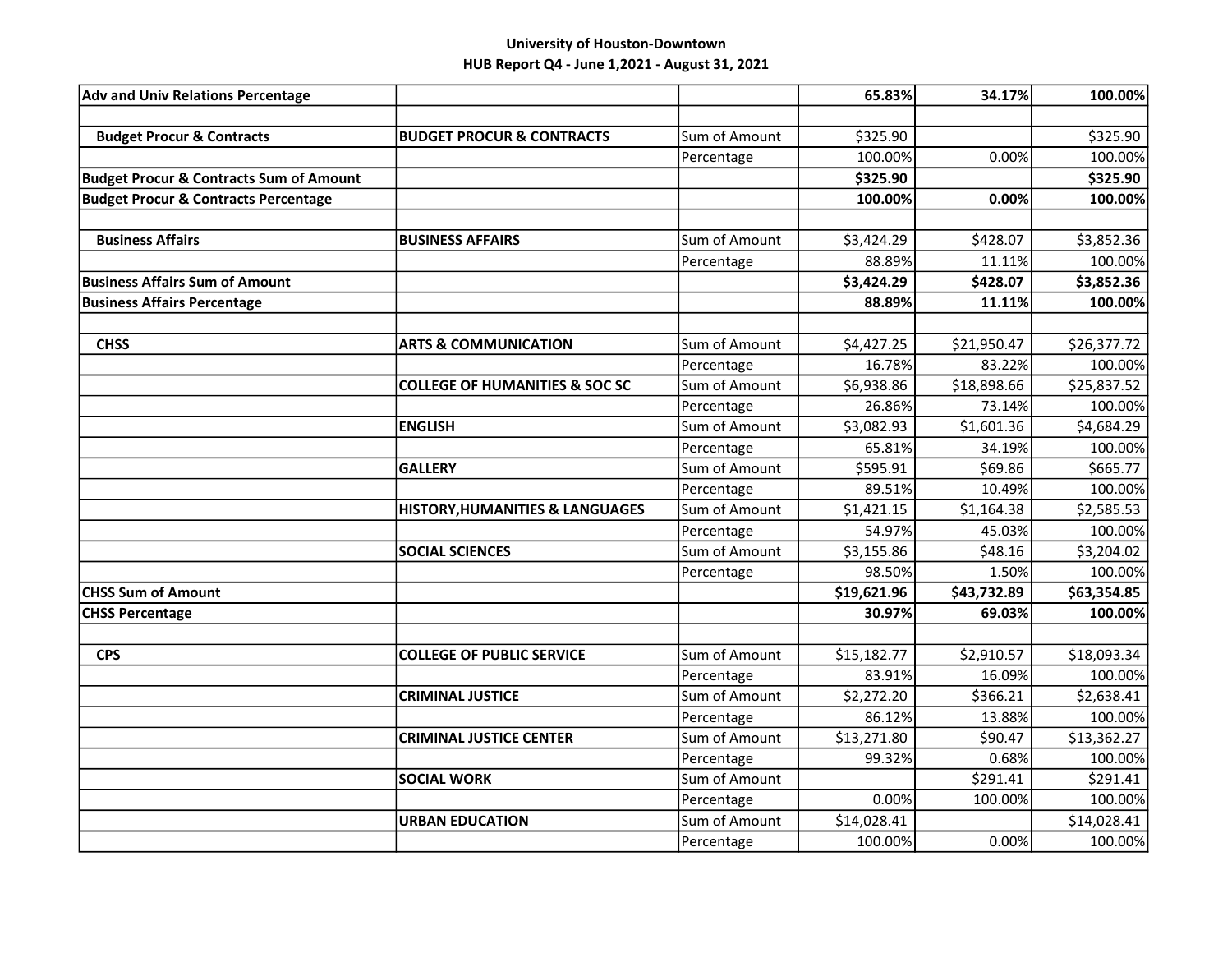| <b>CPS Sum of Amount</b>                   |                                           |               | \$44,755.18  | \$3,658.66   | \$48,413.84  |
|--------------------------------------------|-------------------------------------------|---------------|--------------|--------------|--------------|
| <b>CPS Percentage</b>                      |                                           |               | 92.44%       | 7.56%        | 100.00%      |
|                                            |                                           |               |              |              |              |
| <b>CST</b>                                 | <b>COLLEGE OF SCIENCE &amp; TECHNOLOG</b> | Sum of Amount | \$79,972.95  | \$18,500.00  | \$98,472.95  |
|                                            |                                           | Percentage    | 81.21%       | 18.79%       | 100.00%      |
|                                            | <b>COMP SCI &amp; ENG TECH</b>            | Sum of Amount | \$35,238.82  | \$6,817.89   | \$42,056.71  |
|                                            |                                           | Percentage    | 83.79%       | 16.21%       | 100.00%      |
|                                            | <b>MATHEMATICS AND STATISTICS</b>         | Sum of Amount | \$8,948.32   | \$1,045.42   | \$9,993.74   |
|                                            |                                           | Percentage    | 89.54%       | 10.46%       | 100.00%      |
|                                            | <b>NATURAL SCIENCES</b>                   | Sum of Amount | \$72,424.63  | \$66,776.10  | \$139,200.73 |
|                                            |                                           | Percentage    | 52.03%       | 47.97%       | 100.00%      |
|                                            | <b>NURSING</b>                            | Sum of Amount | \$2,220.36   |              | \$2,220.36   |
|                                            |                                           | Percentage    | 100.00%      | 0.00%        | 100.00%      |
|                                            | <b>SCHOLARS ACADEMY</b>                   | Sum of Amount | \$31,606.13  | \$9,677.07   | \$41,283.20  |
|                                            |                                           | Percentage    | 76.56%       | 23.44%       | 100.00%      |
| <b>CST Sum of Amount</b>                   |                                           |               | \$230,411.21 | \$102,816.48 | \$333,227.69 |
| <b>CST Percentage</b>                      |                                           |               | 69.15%       | 30.85%       | 100.00%      |
|                                            |                                           |               |              |              |              |
| <b>Enrollment Management</b>               | <b>ENROLLMENT MANAGEMENT</b>              | Sum of Amount | \$43,683.71  | \$3,567.83   | \$47,251.54  |
|                                            |                                           | Percentage    | 92.45%       | 7.55%        | 100.00%      |
|                                            | <b>FINANCIAL AID</b>                      | Sum of Amount | \$11,362.16  | \$75.00      | \$11,437.16  |
|                                            |                                           | Percentage    | 99.34%       | 0.66%        | 100.00%      |
|                                            | <b>JOINT ADVISING</b>                     | Sum of Amount | \$1,048.67   |              | \$1,048.67   |
|                                            |                                           | Percentage    | 100.00%      | 0.00%        | 100.00%      |
|                                            | <b>REGISTRAR</b>                          | Sum of Amount | \$250,537.81 | \$1,312.22   | \$251,850.03 |
|                                            |                                           | Percentage    | 99.48%       | 0.52%        | 100.00%      |
|                                            | <b>TESTING</b>                            | Sum of Amount | \$1,263.37   | \$80.00      | \$1,343.37   |
|                                            |                                           | Percentage    | 94.04%       | 5.96%        | 100.00%      |
|                                            | <b>UNDERGRADUATE ADMISSIONS</b>           | Sum of Amount | \$30,429.24  |              | \$30,429.24  |
|                                            |                                           | Percentage    | 100.00%      | 0.00%        | 100.00%      |
| <b>Enrollment Management Sum of Amount</b> |                                           |               | \$338,324.96 | \$5,035.05   | \$343,360.01 |
| <b>Enrollment Management Percentage</b>    |                                           |               | 98.53%       | 1.47%        | 100.00%      |
|                                            |                                           |               |              |              |              |
| <b>ESO</b>                                 | <b>EMPLOYMENT SVCS &amp; OPERATIONS</b>   | Sum of Amount | \$176,599.17 | \$1,173.52   | \$177,772.69 |
|                                            |                                           | Percentage    | 99.34%       | 0.66%        | 100.00%      |
| <b>ESO Sum of Amount</b>                   |                                           |               | \$176,599.17 | \$1,173.52   | \$177,772.69 |
| <b>ESO Percentage</b>                      |                                           |               | 99.34%       | 0.66%        | 100.00%      |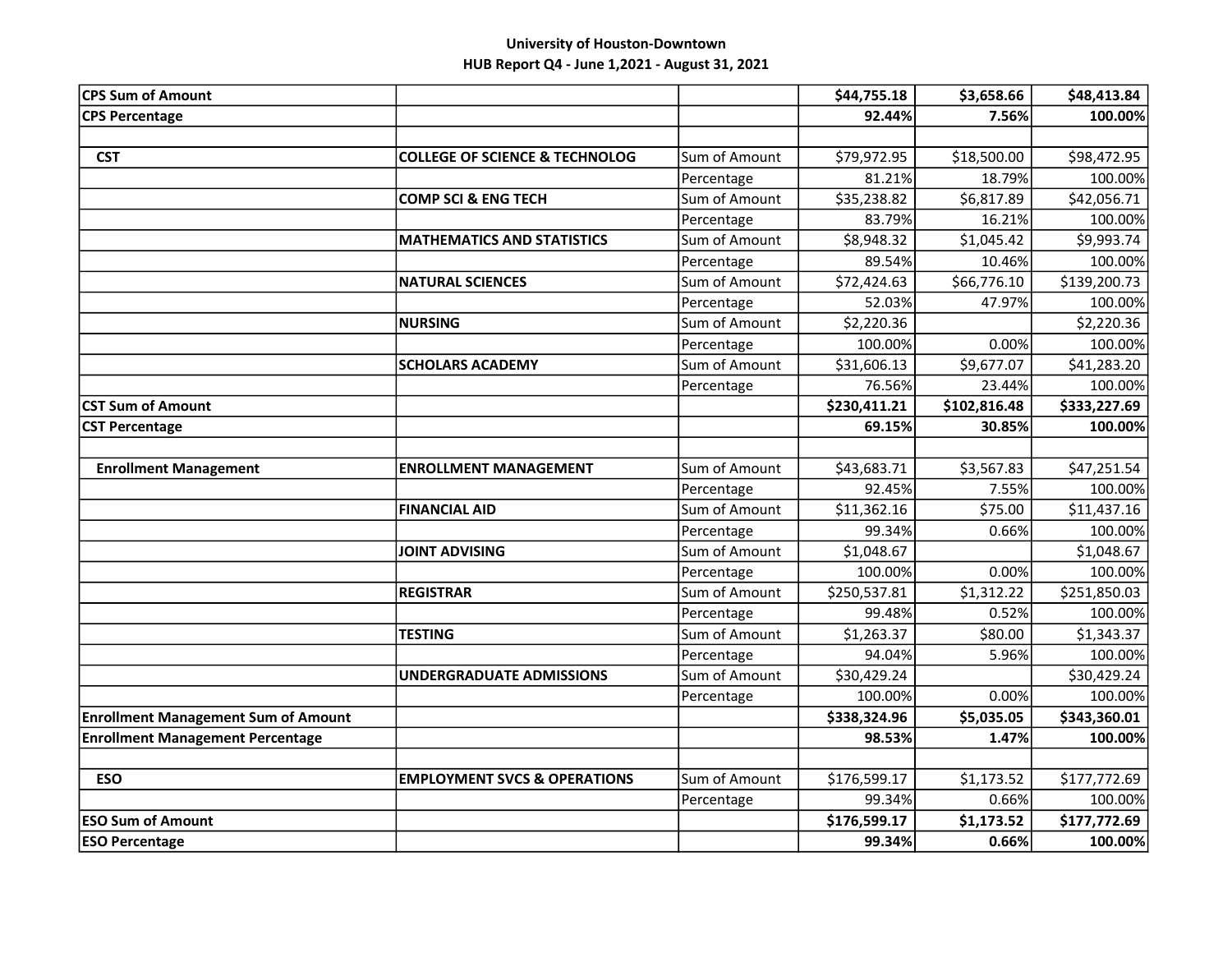| <b>Facilities Management</b>               | <b>FACILITIES MANAGEMENT</b>             | Sum of Amount | \$894,101.67 | \$1,074,420.64 | \$1,968,522.31 |
|--------------------------------------------|------------------------------------------|---------------|--------------|----------------|----------------|
|                                            |                                          | Percentage    | 45.42%       | 54.58%         | 100.00%        |
| <b>Facilities Management Sum of Amount</b> |                                          |               | \$894,101.67 | \$1,074,420.64 | \$1,968,522.31 |
| <b>Facilities Management Percentage</b>    |                                          |               | 45.42%       | 54.58%         | 100.00%        |
|                                            |                                          |               |              |                |                |
| <b>Info Technology</b>                     | COMP / TELECOM & VIDEO NET               | Sum of Amount | \$72,186.80  | \$8,529.63     | \$80,716.43    |
|                                            |                                          | Percentage    | 89.43%       | 10.57%         | 100.00%        |
|                                            | <b>ENTERPRISE SYSTEMS</b>                | Sum of Amount | \$278,094.11 | \$132,297.80   | \$410,391.91   |
|                                            |                                          | Percentage    | 67.76%       | 32.24%         | 100.00%        |
|                                            | <b>INFORMATION TECHNOLOGY</b>            | Sum of Amount | \$6,784.83   | \$463,557.37   | \$470,342.20   |
|                                            |                                          | Percentage    | 1.44%        | 98.56%         | 100.00%        |
|                                            | <b>TECH LEARNING SERVICES</b>            | Sum of Amount | \$12,786.07  | \$7,400.34     | \$20,186.41    |
|                                            |                                          | Percentage    | 63.34%       | 36.66%         | 100.00%        |
|                                            | <b>TECH SERVICES</b>                     | Sum of Amount | \$34,779.41  | \$58,078.95    | \$92,858.36    |
|                                            |                                          | Percentage    | 37.45%       | 62.55%         | 100.00%        |
|                                            | <b>USER SUPPORT SVCS</b>                 | Sum of Amount | \$550.00     | \$29,691.00    | \$30,241.00    |
|                                            |                                          | Percentage    | 1.82%        | 98.18%         | 100.00%        |
| Info Technology Sum of Amount              |                                          |               | \$405,181.22 | \$699,555.09   | \$1,104,736.31 |
| <b>Info Technology Percentage</b>          |                                          |               | 36.68%       | 63.32%         | 100.00%        |
|                                            |                                          |               |              |                |                |
| <b>MDCOB</b>                               | <b>ACCOUNTING &amp; INT'L BUSINESS</b>   | Sum of Amount | \$1,459.34   | \$125.65       | \$1,584.99     |
|                                            |                                          | Percentage    | 92.07%       | 7.93%          | 100.00%        |
|                                            | <b>FINANCE &amp; MGMT INFO SYSTEMS</b>   | Sum of Amount | \$1,117.75   | \$280.97       | \$1,398.72     |
|                                            |                                          | Percentage    | 79.91%       | 20.09%         | 100.00%        |
|                                            | <b>GEN BUS, MARKET &amp; SUPP CHAIN</b>  | Sum of Amount | \$2,327.75   | \$130.99       | \$2,458.74     |
|                                            |                                          | Percentage    | 94.67%       | 5.33%          | 100.00%        |
|                                            | <b>M DAVIES COLLEGE OF BUSINESS</b>      | Sum of Amount | \$70,150.17  | \$2,324.80     | \$72,474.97    |
|                                            |                                          | Percentage    | 96.79%       | 3.21%          | 100.00%        |
|                                            | <b>MGMT &amp; INSURANCE RISK MGMT</b>    | Sum of Amount | \$1,889.13   | \$106.57       | \$1,995.70     |
|                                            |                                          | Percentage    | 94.66%       | 5.34%          | 100.00%        |
|                                            | <b>SECURITY MANAGEMENT</b>               | Sum of Amount | \$16.95      |                | \$16.95        |
|                                            |                                          |               |              |                | 100.00%        |
|                                            |                                          | Percentage    | 100.00%      | 0.00%          |                |
| <b>MDCOB Sum of Amount</b>                 |                                          |               | \$76,961.09  | \$2,968.98     | \$79,930.07    |
| <b>MDCOB Percentage</b>                    |                                          |               | 96.29%       | 3.71%          | 100.00%        |
| <b>President</b>                           | <b>CTR FOR DIVERSITY &amp; INCLUSION</b> | Sum of Amount | \$2,921.14   |                | \$2,921.14     |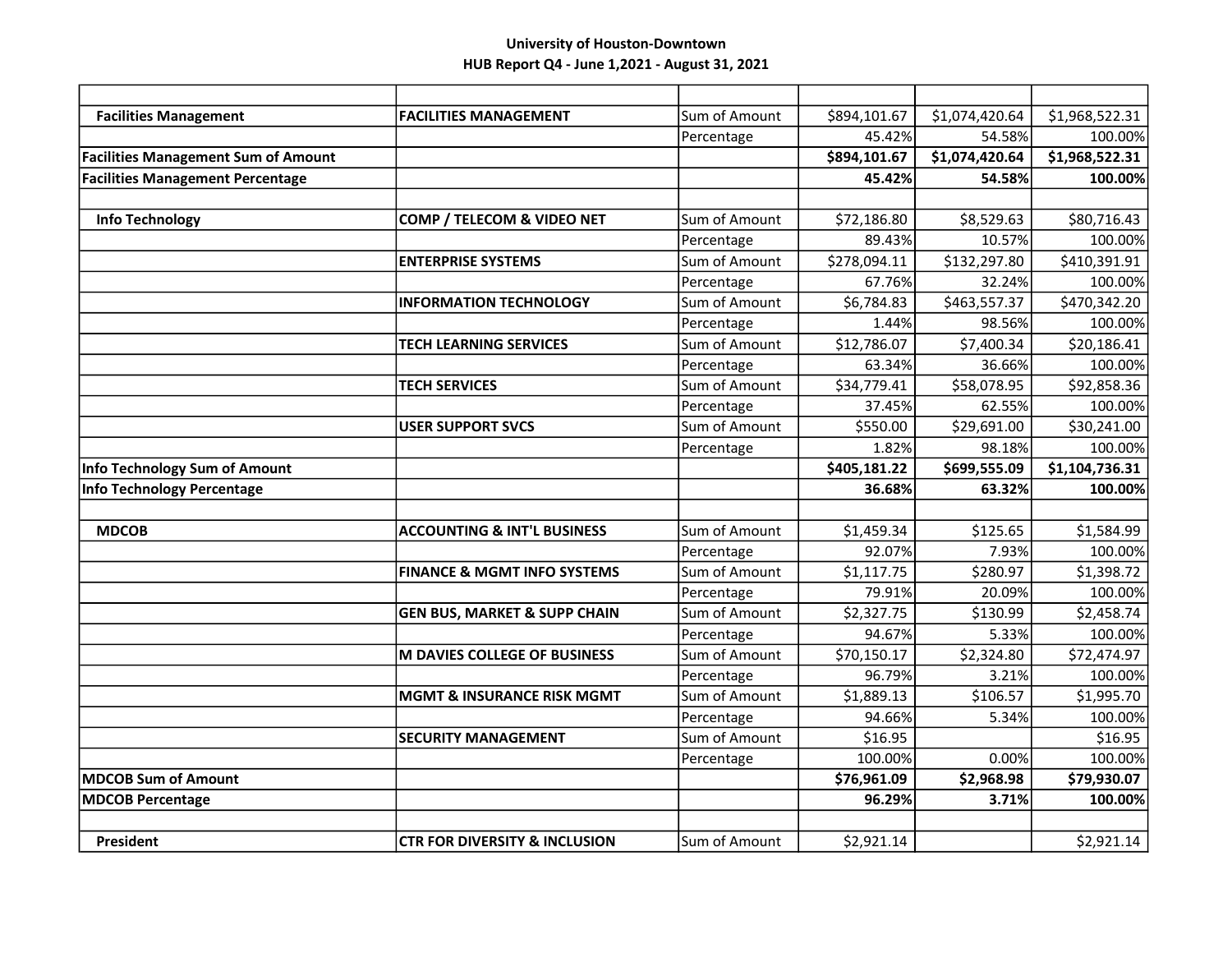# University of Houston-Downtown

HUB Report Q4 - June 1,2021 - August 31, 2021

| <b>President</b>                     | <b>CTR FOR DIVERSITY &amp; INCLUSION</b> | Percentage    | 100.00%     | 0.00%       | 100.00%      |
|--------------------------------------|------------------------------------------|---------------|-------------|-------------|--------------|
|                                      | OFFICE OF THE PRESIDENT                  | Sum of Amount | \$17,614.50 | \$30,234.71 | \$47,849.21  |
|                                      |                                          | Percentage    | 36.81%      | 63.19%      | 100.00%      |
| <b>President Sum of Amount</b>       |                                          |               | \$20,535.64 | \$30,234.71 | \$50,770.35  |
| <b>President Percentage</b>          |                                          |               | 40.45%      | 59.55%      | 100.00%      |
|                                      |                                          |               |             |             |              |
| <b>Public Safety</b>                 | <b>EMERGENCY MANAGEMENT</b>              | Sum of Amount | \$1,018.55  |             | \$1,018.55   |
|                                      |                                          | Percentage    | 100.00%     | 0.00%       | 100.00%      |
|                                      | <b>ENVIRONMENTAL HEALTH &amp; SAFETY</b> | Sum of Amount | \$11,533.90 |             | \$11,533.90  |
|                                      |                                          | Percentage    | 100.00%     | 0.00%       | 100.00%      |
|                                      | <b>POLICE</b>                            | Sum of Amount | \$30,154.49 | \$17,257.74 | \$47,412.23  |
|                                      |                                          | Percentage    | 63.60%      | 36.40%      | 100.00%      |
| <b>Public Safety Sum of Amount</b>   |                                          |               | \$42,706.94 | \$17,257.74 | \$59,964.68  |
| <b>Public Safety Percentage</b>      |                                          |               | 71.22%      | 28.78%      | 100.00%      |
|                                      |                                          |               |             |             |              |
| <b>Student Affairs</b>               | <b>CAREER SERVICES</b>                   | Sum of Amount | \$2,847.36  |             | \$2,847.36   |
|                                      |                                          | Percentage    | 100.00%     | 0.00%       | 100.00%      |
|                                      | <b>DISABILITY SERVICES</b>               | Sum of Amount | \$18,434.53 | \$8,676.25  | \$27,110.78  |
|                                      |                                          | Percentage    | 68.00%      | 32.00%      | 100.00%      |
|                                      | <b>SPORTS &amp; FITNESS</b>              | Sum of Amount | \$34,698.73 | \$1,944.35  | \$36,643.08  |
|                                      |                                          | Percentage    | 94.69%      | 5.31%       | 100.00%      |
|                                      | <b>STUD HEALTH SERVICES</b>              | Sum of Amount | \$3,026.23  |             | \$3,026.23   |
|                                      |                                          | Percentage    | 100.00%     | 0.00%       | 100.00%      |
|                                      | <b>STUDENT ACTIVITIES</b>                | Sum of Amount | \$10,294.16 | \$15,102.09 | \$25,396.25  |
|                                      |                                          | Percentage    | 40.53%      | 59.47%      | 100.00%      |
|                                      | <b>STUDENT AFFAIRS</b>                   | Sum of Amount | \$11,574.05 | \$4,186.69  | \$15,760.74  |
|                                      |                                          | Percentage    | 73.44%      | 26.56%      | 100.00%      |
|                                      | <b>VETERANS SERVICES</b>                 | Sum of Amount | \$824.19    |             | \$824.19     |
|                                      |                                          | Percentage    | 100.00%     | 0.00%       | 100.00%      |
| <b>Student Affairs Sum of Amount</b> |                                          |               | \$81,699.25 | \$29,909.38 | \$111,608.63 |
| <b>Student Affairs Percentage</b>    |                                          |               | 73.20%      | 26.80%      | 100.00%      |
|                                      |                                          |               |             |             |              |
| <b>UC</b>                            | <b>ACADEMIC ADVISING</b>                 | Sum of Amount | \$1,386.23  | \$476.67    | \$1,862.90   |
|                                      |                                          | Percentage    | 74.41%      | 25.59%      | 100.00%      |
|                                      | <b>ACADEMIC SUPPORT CENTER</b>           | Sum of Amount | \$5,168.12  | \$5,197.57  | \$10,365.69  |
|                                      |                                          | Percentage    | 49.86%      | 50.14%      | 100.00%      |
|                                      | <b>APPLIED ADMINISTRATION</b>            | Sum of Amount | \$122.00    |             | \$122.00     |